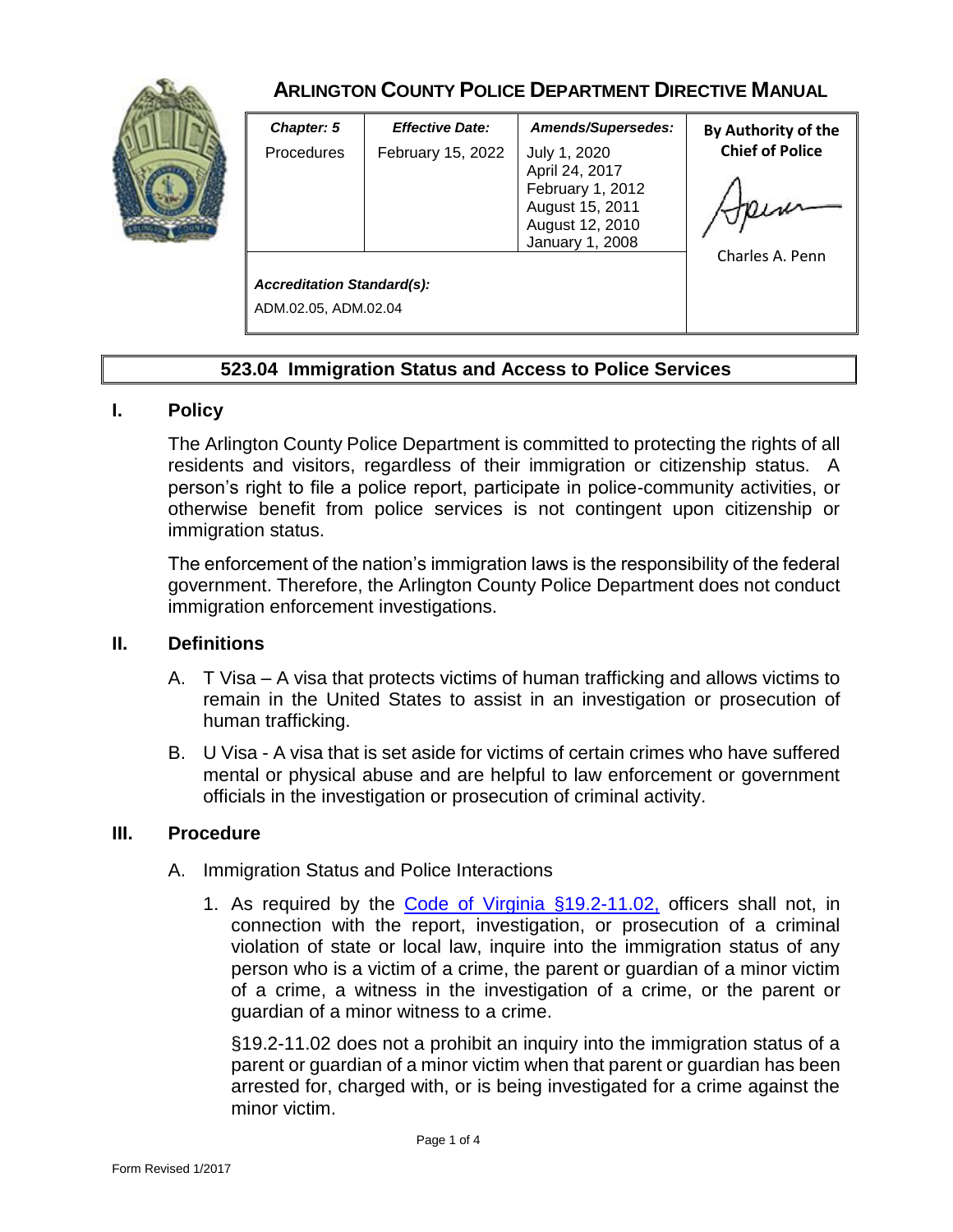- 2. A person's right to file a police report, participate in police-community activities, or otherwise benefit from police services is not contingent upon their immigration status. Consequently, officers shall not question any person about their immigration status unless that person is reasonably believed to be involved in one or more of the activities identified in subsection 6 below.
- 3. Officers shall request identification documents only for the purpose of establishing a person's identity. Officers shall not request identification documents for the purpose of establishing a person's immigration status or for immigration enforcement purposes.
- 4. Officers shall not contact, detain, or arrest a person solely for a suspected immigration violation.
- 5. Officers may not detain or arrest a person based solely on federal administrative or civil immigration warrants or detainers. Any enforcement of such warrants or detainers is prohibited. Officers must carefully evaluate NCIC entries to ensure their actions are in compliance with this subsection.
- 6. Except as otherwise prohibited in this manual section, officers who develop reasonable suspicion of a person's status as an undocumented immigrant while conducting a criminal investigation may contact federal immigration authorities under the circumstances listed below. Officers contacting federal immigration authorities under this subsection may not extend a criminal investigative detention ("Terry stop") for the purpose of making such contact.

Officers contacting federal immigration authorities under this subsection shall document in a Case Report or Case Supplement the name of the federal immigration authority contact they spoke to, that person's position and/or rank, and that person's phone number.

Additionally, officers contacting federal immigration authorities under this subsection shall notify the Office of Professional Responsibility (OPR) by email at [ACPDInternalAffairs@arlingtonva.us](mailto:ACPDInternalAffairs@arlingtonva.us) of such contact prior to the end of their shift. OPR will maintain a log of federal immigration authority contacts for tracking purposes and shall publish such data annually.

The circumstances under which officers may contact federal immigration authorities are:

- a. An undocumented immigrant is being arrested for a violent felony.
- b. An undocumented immigrant is being arrested for a non-violent felony where circumstances indicate notification to federal immigration authorities is prudent to maintain community safety. Such circumstances must be based on specific, articulable facts that clearly establish a threat to the community. Notifications to federal immigration authorities made under this subsection require section commander approval before notification.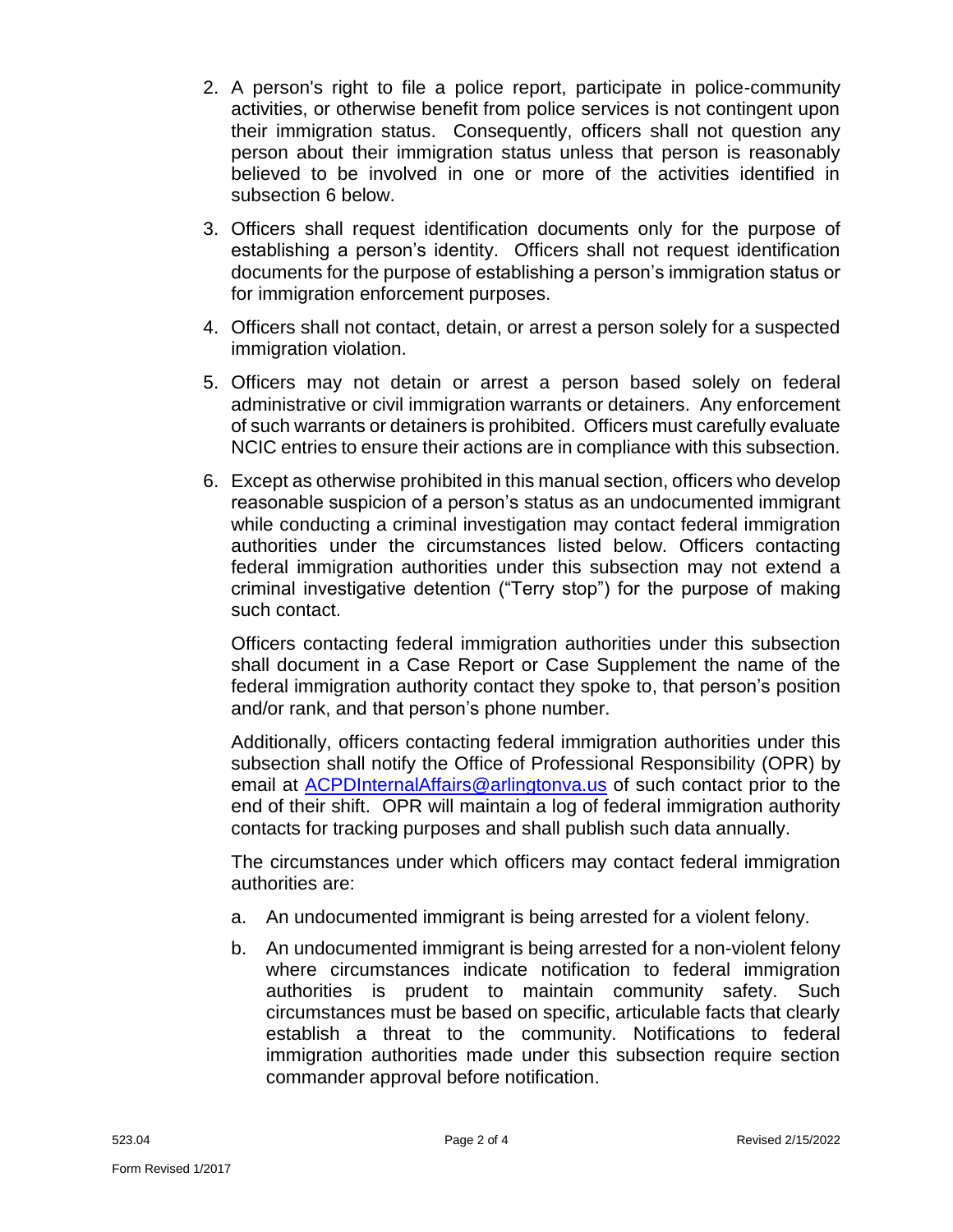- c. Probable cause exists to arrest an undocumented immigrant under the [Code of Virginia §19.2-81.6.](https://law.lis.virginia.gov/vacode/19.2-81.6/) Before making an arrest under §19.2- 81.6, officers must notify a supervisor of their intention to initiate such an arrest.
- d. An undocumented immigrant is being arrested for a terrorism or human trafficking offense or is reasonably suspected of participation in terrorism or human trafficking activity.
- e. An undocumented immigrant is being arrested for a criminal street gang offense or is identified as a member of a criminal street gang by meeting the criteria set forth in the [Code of Virginia](https://law.lis.virginia.gov/vacode/title52/chapter1/section52-8.6/) §52-8.6. Officers must contact the Gang Unit before making notification to federal immigration authorities under this subsection.
- B. T and U Visas
	- 1. The forms, qualifications, and special instructions for both a [T Visa](https://www.uscis.gov/i-914) [\(Form](https://www.uscis.gov/sites/default/files/document/forms/i-914supb.pdf)  [I-914, Supplement B, Declaration of Law Enforcement Officer for Victim of](https://www.uscis.gov/sites/default/files/document/forms/i-914supb.pdf)  [Trafficking in Persons\)](https://www.uscis.gov/sites/default/files/document/forms/i-914supb.pdf) and a [U Visa](https://www.uscis.gov/i-918) [\(Form I-918, Supplement B, U](https://www.uscis.gov/sites/default/files/document/forms/i-918supb.pdf)  [Nonimmigrant Status Certification\)](https://www.uscis.gov/sites/default/files/document/forms/i-918supb.pdf) are available online at th[e United States](https://www.uscis.gov/)  [Citizenship and Immigration Services](https://www.uscis.gov/) website.
	- 2. All requests for law enforcement certification of a T or U Visa will be forwarded to OPR for review and assignment to the CIS Commander, who is the designated certifying official.
	- 3. These forms shall be completed by the CIS Commander and returned to OPR for tracking purposes. Under [Code of Virginia §9.1-1501](https://law.lis.virginia.gov/vacode/9.1-1501) *Certifications for victims of qualifying criminal activity*, the CIS Commander shall respond to a T or U Visa request within 120 days, unless the requestor agrees to an extension in writing.
	- 4. Requests for expedited review of a T or U Visa request must be made in writing. These requests must establish eligibility for expedited review under one of the following circumstances:
		- a. The requestor is seeking certification. In this circumstance, the CIS Commander shall complete the response no later than 90 business days after the request is received.
		- b. The requestor seeking recertification has a deadline to respond to a request for evidence from federal immigration authorities. In this circumstance, the CIS Commander shall complete the response no later than 21 business days after the request is received.
		- c. The requestor is in federal immigration removal proceedings or detained. In this circumstance, the CIS Commander shall complete the response no later than 21 business days after the request is received.
		- d. The twenty-first birthdate of the requestor's children or the eighteenth birthdate of the requestor's sibling is within 120 days of the date of the